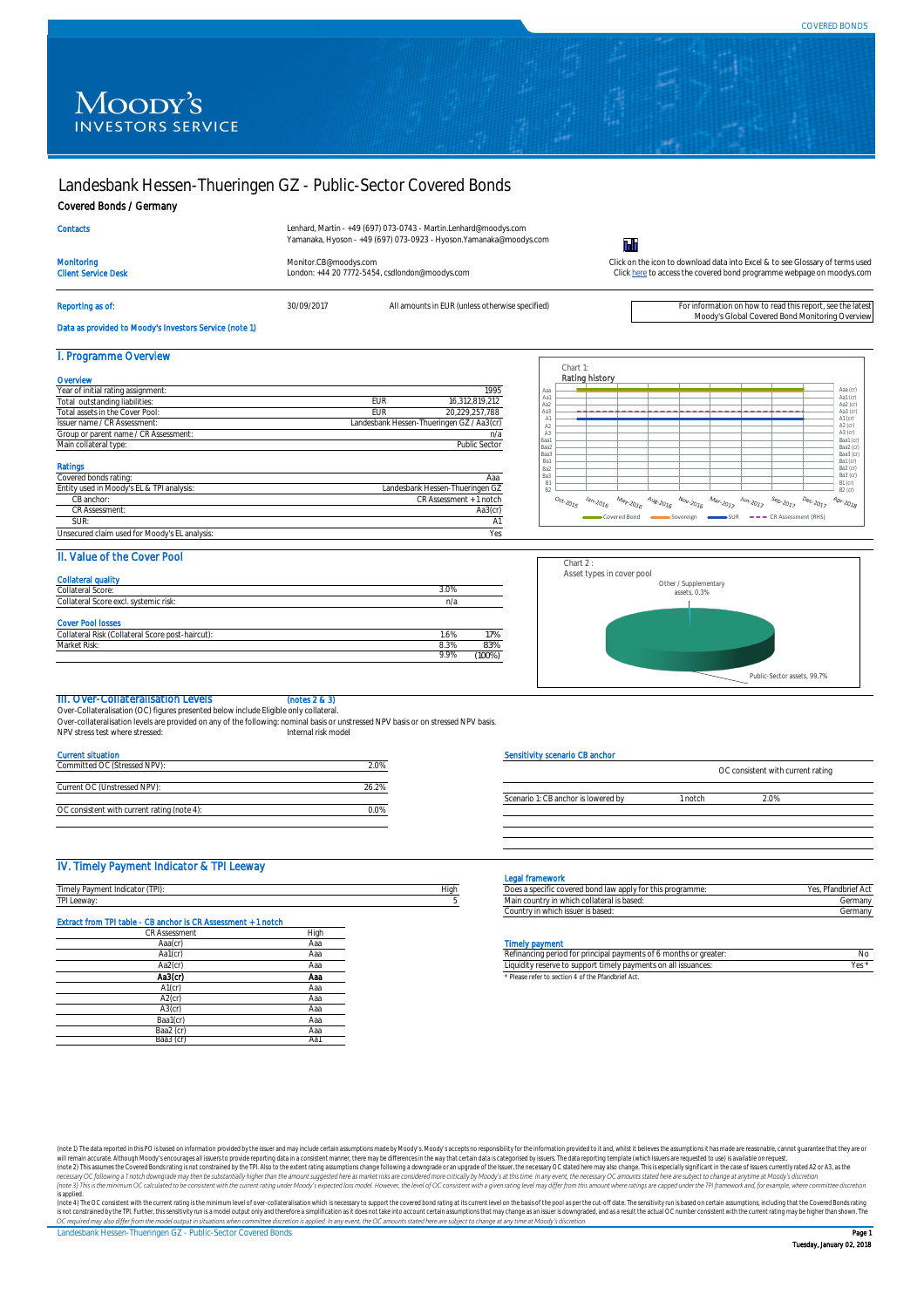## V. Asset Liability Profile

|  | Interest Rate & Duration Mismatch (note 5) |  |
|--|--------------------------------------------|--|
|  |                                            |  |

| d rate assets in the cover pool:         | חכ<br>IU.8%       | Interest rate swap(s) in the Cover Pool:              |  |
|------------------------------------------|-------------------|-------------------------------------------------------|--|
| rate covered bonds outstanding:<br>-ixec | $\sim$<br>7J.J /0 | ra-group interest rate swap(s) provider(s)<br>Intri   |  |
| <b>WAL</b><br>outstanding covered bonds: | b.b years         | In the Cover \<br>Cover Pool:<br>' swap(s<br>Currency |  |
| <b>WAL</b><br>the cover pool:            | years             | currency swap(s) provider(<br>lntra-group             |  |

#### **Swap Arrangements**

| Interest rate swap(s) in the Cover Pool:       | No. |
|------------------------------------------------|-----|
| Intra-group interest rate swap(s) provider(s): | No. |
| Currency swap(s) in the Cover Pool:            | No. |
| Intra-group currency swap(s) provider(s):      | No. |

## VI. Performance Evolution

This publication does not announce a credit rating action. For any credit ratings referenced in this publication, please see the ratings tab on the issuer/entity page on www.moodys.com for the most updated credit rating action information and rating history.

Landesbank Hessen-Thueringen GZ - Public-Sector Covered Bonds Page 2



*(note 5) This assumes no prepayment.* (note 6) Based on principal flows only. Assumptions include no prepayments, principal collections limited to the portion of assets that make up the amount of the liabilities plus committed OC, no further CB issuance and no *(note 7) Assumptions include swaps in place in Cover Pool, no prepayment and no further CB issuance.*





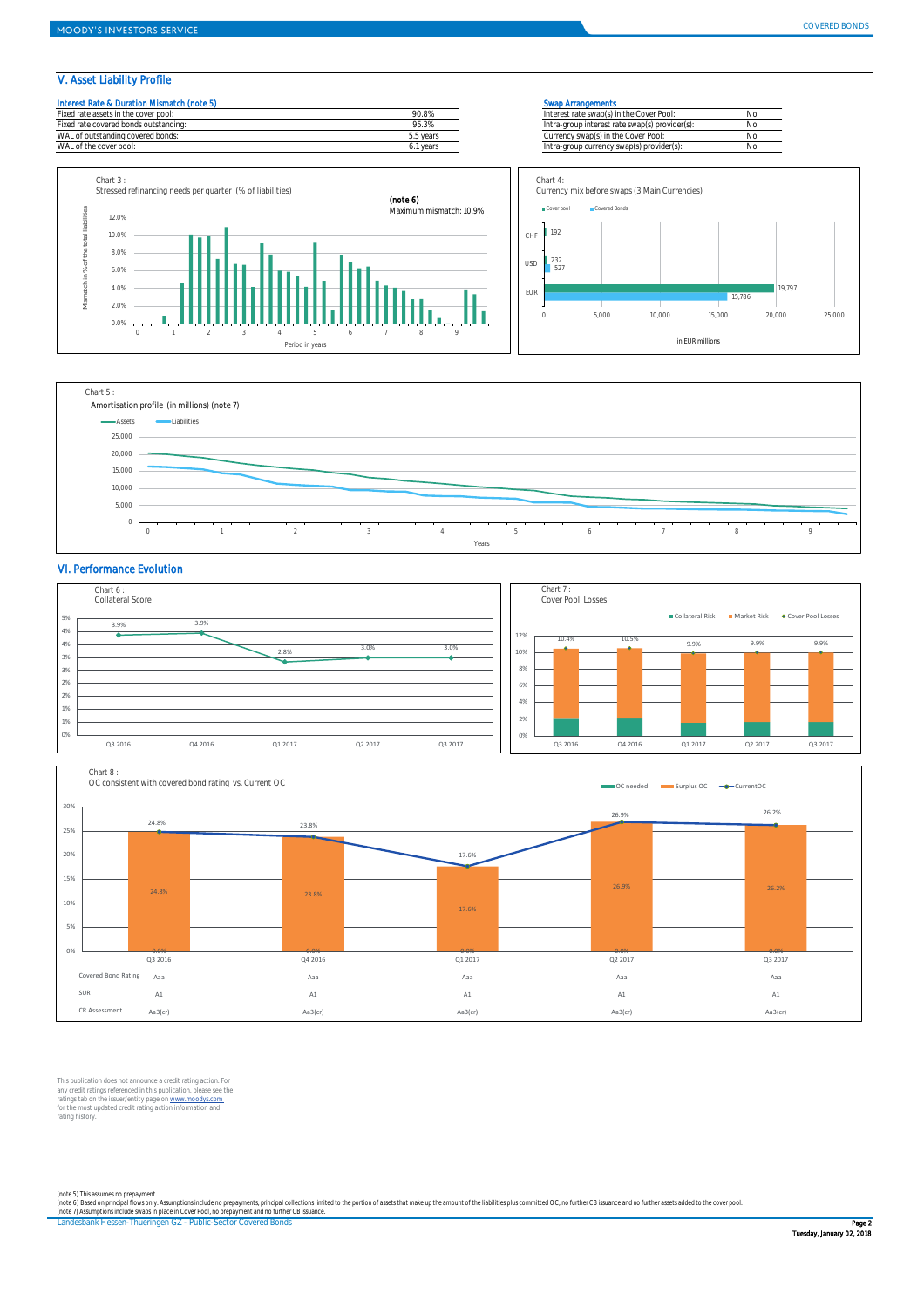## VII. Cover Pool Information - Public Sector Assets

| Overview | Specific Loan and Borrower characteristics |
|----------|--------------------------------------------|
|----------|--------------------------------------------|

| Asset type:                             | <b>Public Sector</b> | Repo eligible loans / bonds:                               | 1.7%  |
|-----------------------------------------|----------------------|------------------------------------------------------------|-------|
| Asset balance:                          | 20,173,429,227       | Percentage of fixed rate loans / bonds:                    | 90.8% |
| WA remaining Term (in months):          |                      | Percentage of bullet loans/bonds:                          | 26.0% |
| Number of borrowers:                    | 5,585                | Loans / bonds in non-domestic currency:                    | 1.9%  |
| Number of loans / bonds:                | 19,953               | Performance                                                |       |
| Exposure to the 10 largest borrowers:   | 18.5%                | Loans / bonds in arrears ( $\geq$ 2months - < 6 months):   | 0.0%  |
| Average exposure to borrowers:          | 3,612,073            | Loans / bonds in arrears ( $\geq 6$ months - < 12 months): | 0.0%  |
| 'd: information not disclosed by Issuer |                      | Loans / bonds in arrears ( $\geq$ 12 months):              | 0.0%  |
| a: information not applicable           |                      | Loans / bonds in a foreclosure procedure:                  | 0.0%  |
|                                         |                      |                                                            |       |

| Asset type:                              | <b>Public Sector</b> | Repo eligibl |
|------------------------------------------|----------------------|--------------|
| Asset balance:                           | 20,173,429,227       | Percentage   |
| WA remaining Term (in months):           |                      | Percentage   |
| Number of borrowers:                     | 5,585                | Loans / bon  |
| Number of loans / bonds:                 | 19,953               | Performance  |
| Exposure to the 10 largest borrowers:    | 18.5%                | Loans / bon  |
| Average exposure to borrowers:           | 3,612,073            | Loans / bon  |
| n/d: information not disclosed by Issuer |                      | Loans / bon  |

*n/a: information not applicable* 

|                                             | Germany | France  | Ireland | Other   | <b>Totals</b> |
|---------------------------------------------|---------|---------|---------|---------|---------------|
| Direct claim against supranational          | $0.0\%$ | 0.0%    | 0.0%    | $0.0\%$ | 0.0%          |
| Direct claim against sovereign              | 0.1%    | $0.0\%$ | 0.0%    | $0.0\%$ | 0.1%          |
| Loan with guarantee of sovereign            | $0.0\%$ | 0.3%    | 1.9%    | 1.7%    | 3.9%          |
| Direct claim against region/federal state   | 13.9%   | $0.0\%$ | $0.0\%$ | 0.2%    | 14.1%         |
| Loan with guarantee of region/federal state | 4.7%    | $0.0\%$ | $0.0\%$ | $0.0\%$ | 4.7%          |
| Direct claim against municipality           | 66.5%   | 2.7%    | $0.0\%$ | 1.3%    | 70.4%         |
| Loan with guarantee of municipality         | 6.3%    | $0.0\%$ | $0.0\%$ | 0.2%    | 6.5%          |
| Others                                      | 0.3%    | 0.0%    | $0.0\%$ | $0.0\%$ | 0.3%          |
|                                             | 91.7%   | 3.0%    | 1.9%    | 3.4%    |               |

*Table A and Chart C are based on debtor data. Charts D, E and F are based on guarantor data or, on unavailability of such information, on debtor data, as reported by the issuer.*

Landesbank Hessen-Thueringen GZ - Public-Sector Covered Bonds Page 3







## Chart E:



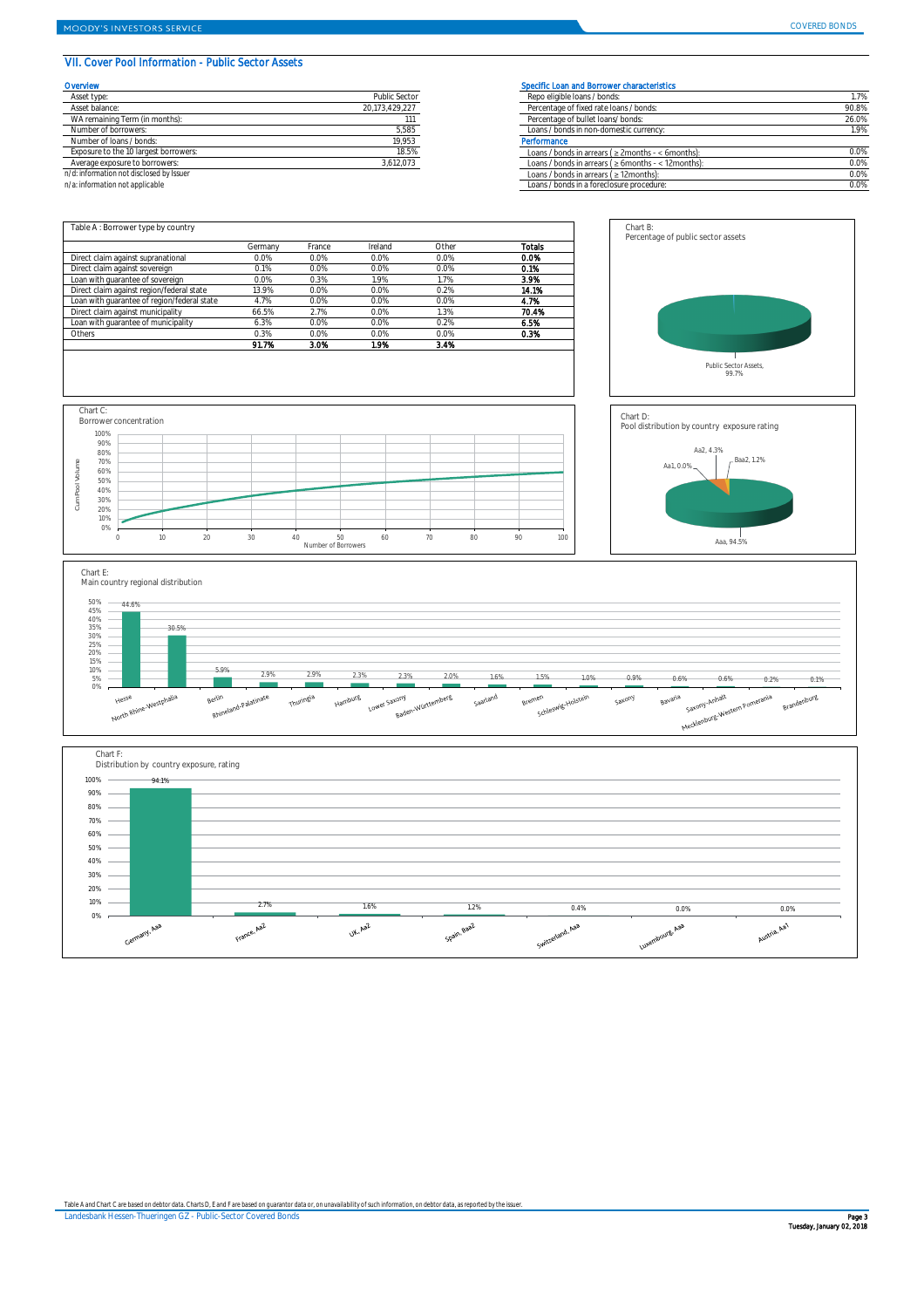## VIII. Cover Pool Information - Supplementary Assets

| Asset type:                             | <b>Supplementary Assets</b> | Repo eligible assets:                               | n/d     |  |
|-----------------------------------------|-----------------------------|-----------------------------------------------------|---------|--|
| Asset balance:                          | 55,828,560                  | Percentage of fixed rate assets:                    | 100.0%  |  |
| WA remaining Term (in months):          |                             | Percentage of bullet assets:                        | 100.0%  |  |
| Number of assets:                       |                             | Assets in non-domestic currency:                    | 89.3%   |  |
| Number of borrowers:                    |                             | Performance                                         |         |  |
| Average assets size:                    | 1,053,369                   | Assets in arrears ( $\geq$ 2months - < 6months):    | $0.0\%$ |  |
| Average exposure to borrowers:          | 7,975,509                   | Assets in arrears ( $\geq 6$ months - < 12 months): | 0.0%    |  |
| 'd: information not disclosed by Issuer |                             | Assets in arrears ( $>12$ months):                  | $0.0\%$ |  |
| a: information not applicable           |                             | Assets in a enforcement procedure:                  | $0.0\%$ |  |
|                                         |                             |                                                     |         |  |

| Asset type:                              | <b>Supplementary Assets</b> | Repo eligibl  |
|------------------------------------------|-----------------------------|---------------|
| Asset balance:                           | 55,828,560                  | Percentage    |
| WA remaining Term (in months):           |                             | Percentage    |
| Number of assets:                        |                             | Assets in nc  |
| Number of borrowers:                     |                             | Performance   |
| Average assets size:                     | 1,053,369                   | Assets in art |
| Average exposure to borrowers:           | 7,975,509                   | Assets in art |
| n/d: information not disclosed by Issuer |                             | Assets in art |

*n/a: information not applicable* 

### Overview Specific Loan and Borrower characteristics

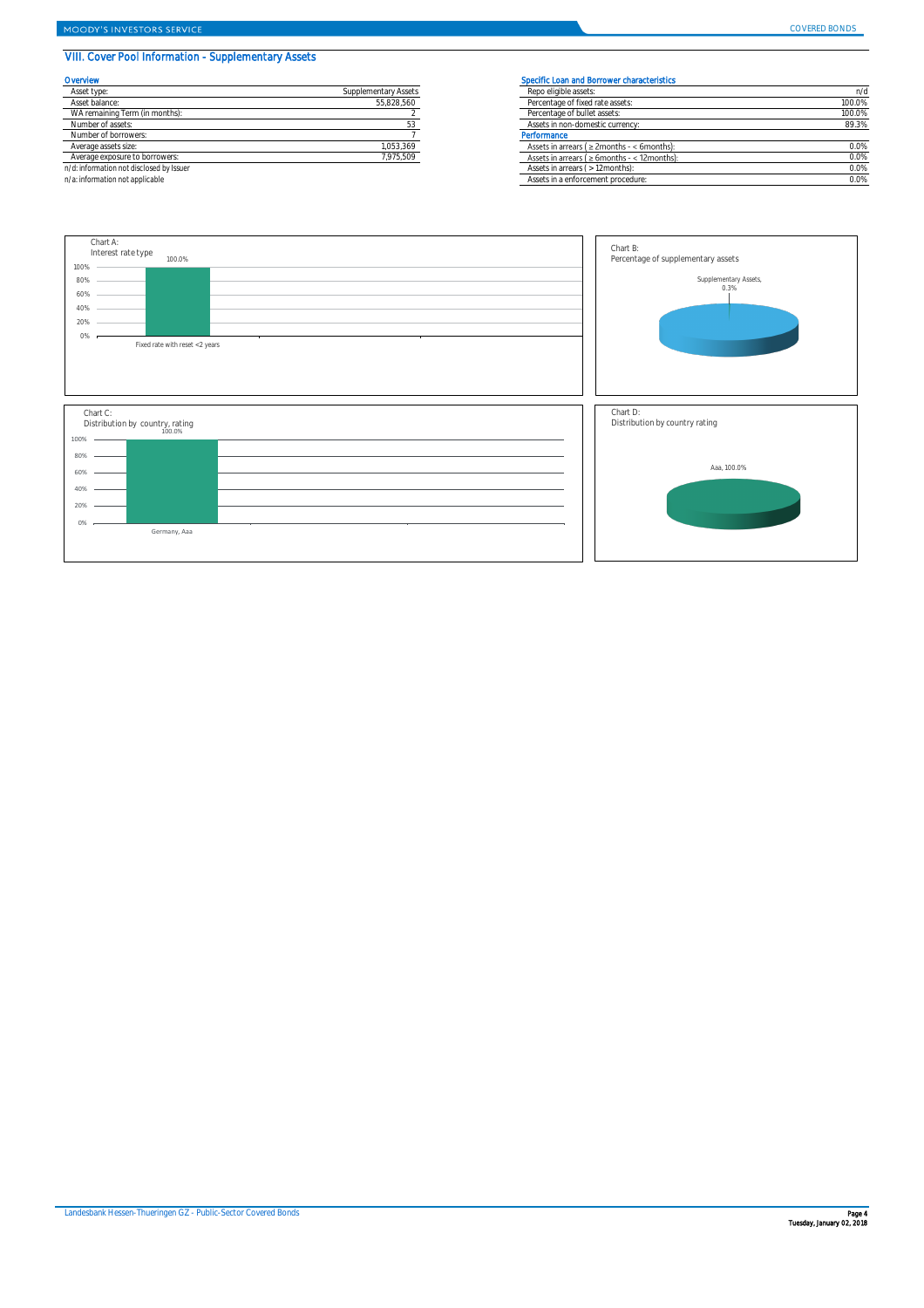## IX. Liabilities Information: Last 50 Issuances

|              | <b>Series</b> |            | Outstanding   | <b>Issuance</b> | <b>Expected</b> | <b>Legal Final</b> | <b>Interest Rate</b> |        | Principal     |
|--------------|---------------|------------|---------------|-----------------|-----------------|--------------------|----------------------|--------|---------------|
| <b>ISIN</b>  | Number        | Currency   | Amount        | Date            | Maturity        | Maturity           | Type                 | Coupon | Payment       |
| DE000HLB2L33 | n/d           | <b>EUR</b> | 5,000,000     | 01/09/2017      | 01/09/2022      | 01/09/2022         | Fixed rate           | 1.500% | <b>BULLET</b> |
| XFOOOOHEX5Y8 | n/d           | <b>EUR</b> | 34,000,000    | 27/04/2017      | 27/04/2037      | 27/04/2037         | Fixed rate           | 1.310% | <b>BULLET</b> |
| XF0000HEX5X0 | n/d           | <b>EUR</b> | 25,000,000    | 26/04/2017      | 26/04/2047      | 26/04/2047         | Fixed rate           | 1.370% | <b>BULLET</b> |
| XS1587900843 | n/d           | <b>EUR</b> | 80,000,000    | 29/03/2017      | 28/03/2042      | 28/03/2042         | Fixed rate           | 1.383% | <b>BULLET</b> |
| DE000HLB2JK1 | n/d           | <b>EUR</b> | 90,000,000    | 23/03/2017      | 23/03/2021      | 23/03/2021         | Fixed rate           | 0.250% | <b>BULLET</b> |
| XF0000HEX4N4 | n/d           | <b>EUR</b> | 10,000,000    | 13/03/2017      | 13/03/2047      | 13/03/2047         | Fixed rate           | 1.735% | <b>BULLET</b> |
| XF0000HEX4P9 | n/d           | <b>EUR</b> | 15,000,000    | 13/03/2017      | 13/03/2047      | 13/03/2047         | Fixed rate           | 1.735% | <b>BULLET</b> |
| XF0000HEX4R5 | n/d           | <b>EUR</b> | 10,000,000    | 10/03/2017      | 10/03/2049      | 10/03/2049         | Fixed rate           | 1.760% | <b>BULLET</b> |
| XF0000HEX4U9 | n/d           | <b>EUR</b> | 20,000,000    | 10/03/2017      | 10/03/2049      | 10/03/2049         | Fixed rate           | 1.760% | <b>BULLET</b> |
| XF0000HEX4Q7 | n/d           | <b>EUR</b> | 30,000,000    | 10/03/2017      | 11/03/2047      | 11/03/2047         | Fixed rate           | 1.710% | <b>BULLET</b> |
| XF0000HEX1U5 | n/d           | <b>EUR</b> | 2,000,000     | 24/02/2017      | 24/02/2037      | 24/02/2037         | Fixed rate           | 1.760% | <b>BULLET</b> |
| XF0000HEX1S9 | n/d           | <b>EUR</b> | 3,000,000     | 24/02/2017      | 24/02/2037      | 24/02/2037         | Fixed rate           | 1.760% | <b>BULLET</b> |
| XFOOOOHEX1T7 | n/d           | <b>EUR</b> | 3,000,000     | 24/02/2017      | 24/02/2037      | 24/02/2037         | Fixed rate           | 1.760% | <b>BULLET</b> |
| XFOOOOHEX1V3 | n/d           | <b>EUR</b> | 2,000,000     | 24/02/2017      | 24/02/2037      | 24/02/2037         | Fixed rate           | 1.760% | <b>BULLET</b> |
| XF0000HEX1W1 | n/d           | <b>EUR</b> | 10,000,000    | 23/02/2017      | 23/02/2037      | 23/02/2037         | Fixed rate           | 1.670% | <b>BULLET</b> |
| XF0000HEX1P5 | n/d           | <b>EUR</b> | 1,000,000     | 23/02/2017      | 23/02/2037      | 23/02/2037         | Fixed rate           | 1.750% | <b>BULLET</b> |
| XF0000HEX1N0 | n/d           | <b>EUR</b> | 2,000,000     | 23/02/2017      | 23/02/2037      | 23/02/2037         | Fixed rate           | 1.750% | <b>BULLET</b> |
| XF0000HEX1Q3 | n/d           | <b>EUR</b> | 500,000       | 23/02/2017      | 23/02/2037      | 23/02/2037         | Fixed rate           | 1.750% | <b>BULLET</b> |
| XF0000HEX1M2 | n/d           | <b>EUR</b> | 6,500,000     | 23/02/2017      | 23/02/2037      | 23/02/2037         | Fixed rate           | 1.750% | <b>BULLET</b> |
| XS1558424153 | n/d           | <b>EUR</b> | 100,000,000   | 31/01/2017      | 31/01/2019      | 31/01/2019         | Zero Bond            | Zero   | <b>BULLET</b> |
| XF0000HEXZY0 | n/d           | <b>EUR</b> | 10,000,000    | 30/01/2017      | 30/01/2037      | 30/01/2037         | Fixed rate           | 1.700% | <b>BULLET</b> |
| DE000HLB2HU4 | n/d           | EUR        | 180,000,000   | 20/01/2017      | 20/01/2020      | 20/01/2020         | Zero Bond            | Zero   | <b>BULLET</b> |
| XS1548773982 | n/d           | <b>EUR</b> | 750,000,000   | 12/01/2017      | 12/01/2027      | 12/01/2027         | Fixed rate           | 0.625% | <b>BULLET</b> |
| DE000HLB2HF5 | n/d           | <b>EUR</b> | 64,500,000    | 11/01/2017      | 11/02/2022      | 11/02/2022         | Zero Bond            | Zero   | <b>BULLET</b> |
| DE000HLB1BZ8 | n/d           | <b>EUR</b> | 27,000,000    | 10/01/2017      | 12/01/2026      | 12/01/2026         | Fixed rate           | 0.375% | <b>BULLET</b> |
| DE000HLB2LC4 | n/d           | <b>EUR</b> | 75,000,000    | 10/01/2017      | 11/01/2027      | 11/01/2027         | Fixed rate           | 0.375% | <b>BULLET</b> |
| DE000HLB2K18 | n/d           | <b>EUR</b> | 22,000,000    | 24/11/2016      | 24/11/2021      | 24/11/2021         | Fixed rate           | 0.040% | <b>BULLET</b> |
| DE000HLB1C43 | n/d           | EUR        | 50,000,000    | 11/08/2016      | 11/08/2031      | 11/08/2031         | Fixed rate           | 0.610% | <b>BULLET</b> |
| DE000HLB1C27 | n/d           | <b>EUR</b> | 53,000,000    | 22/07/2016      | 22/07/2026      | 22/07/2026         | Fixed rate           | 0.250% | <b>BULLET</b> |
| XF0000HEXRF6 | n/d           | <b>EUR</b> | 3,000,000     | 05/07/2016      | 05/07/2024      | 05/07/2024         | Fixed rate           | 0.158% | <b>BULLET</b> |
| 700204463    | n/d           | <b>EUR</b> | 1,500,000     | 23/03/2016      | 16/10/2017      | 16/10/2017         | Fixed rate           | 4.730% | <b>BULLET</b> |
| XS1382379318 | n/d           | <b>EUR</b> | 1,000,000,000 | 21/03/2016      | 21/11/2022      | 21/11/2022         | Fixed rate           | 0.125% | <b>BULLET</b> |
| DE000HLB1A52 | n/d           | <b>EUR</b> | 190,500,000   | 21/01/2016      | 21/01/2022      | 21/01/2022         | Fixed rate           | 0.275% | <b>BULLET</b> |
| 700204227    | n/d           | <b>EUR</b> | 20,000,000    | 24/11/2015      | 16/10/2017      | 16/10/2017         | Fixed rate           | 4.730% | <b>BULLET</b> |
| 700204199    | n/d           | <b>EUR</b> | 19,813,711    | 09/11/2015      | 01/10/2037      | 01/10/2037         | Zero Bond            | Zero   | <b>BULLET</b> |
| XF0000HEXBP9 | n/d           | <b>EUR</b> | 20,000,000    | 01/10/2015      | 28/01/2036      | 28/01/2036         | Fixed rate           | 1.494% | <b>BULLET</b> |
| 700204084    | n/d           | <b>EUR</b> | 50,000,000    | 29/09/2015      | 16/10/2017      | 16/10/2017         | Fixed rate           | 4.730% | <b>BULLET</b> |
| 700204041    | n/d           | <b>EUR</b> | 10,000,000    | 11/09/2015      | 04/12/2017      | 04/12/2017         | Fixed rate           | 4.580% | <b>BULLET</b> |
| XF0000HEW668 | n/d           | <b>EUR</b> | 5,000,000     | 14/04/2015      | 14/04/2038      | 14/04/2038         | Fixed rate           | 2.840% | <b>BULLET</b> |
| XF0000HEW643 | n/d           | <b>EUR</b> | 5,000,000     | 01/04/2015      | 01/04/2022      | 01/04/2022         | Fixed rate           | 0.305% | <b>BULLET</b> |
| XF0000HEW627 | n/d           | <b>EUR</b> | 10,000,000    | 01/04/2015      | 01/04/2025      | 01/04/2025         | Fixed rate           | 0.660% | <b>BULLET</b> |
| XF0000HEW635 | n/d           | <b>EUR</b> | 5,000,000     | 01/04/2015      | 01/04/2022      | 01/04/2022         | Fixed rate           | 0.305% | <b>BULLET</b> |
| XS1196862889 | n/d           | <b>EUR</b> | 1,000,000,000 | 04/03/2015      | 04/03/2020      | 04/03/2020         | Fixed rate           | 0.100% | <b>BULLET</b> |
| 700203480    | n/d           | <b>EUR</b> | 5,324,456     | 14/11/2014      | 14/11/2044      | 14/11/2044         | Zero Bond            | Zero   | <b>BULLET</b> |
| XF0000HEW5T9 | n/d           | <b>EUR</b> | 25,000,000    | 10/11/2014      | 10/11/2034      | 10/11/2034         | Fixed rate           | 1.875% | <b>BULLET</b> |
| XF0000HEW5P7 | n/d           | <b>EUR</b> | 3,000,000     | 30/10/2014      | 30/10/2024      | 30/10/2024         | Fixed rate           | 1.120% | <b>BULLET</b> |
| XS1127689807 | n/d           | <b>USD</b> | 300,000,000   | 28/10/2014      | 28/10/2019      | 28/10/2019         | Fixed rate           | 1.750% | <b>BULLET</b> |
| XS1127630231 | n/d           | <b>USD</b> | 300,000,000   | 28/10/2014      | 28/10/2020      | 28/10/2020         | Fixed rate           | 1.875% | <b>BULLET</b> |
| XF0000HEWS41 | n/d           | <b>EUR</b> | 55,000,000    | 24/10/2014      | 24/10/2024      | 24/10/2024         | Fixed rate           | 2.425% | <b>BULLET</b> |
| XF0000HEW5J0 | n/d           | EUR        | 10,000,000    | 21/10/2014      | 21/10/2039      | 21/10/2039         | Fixed rate           | 2.800% | <b>BULLET</b> |